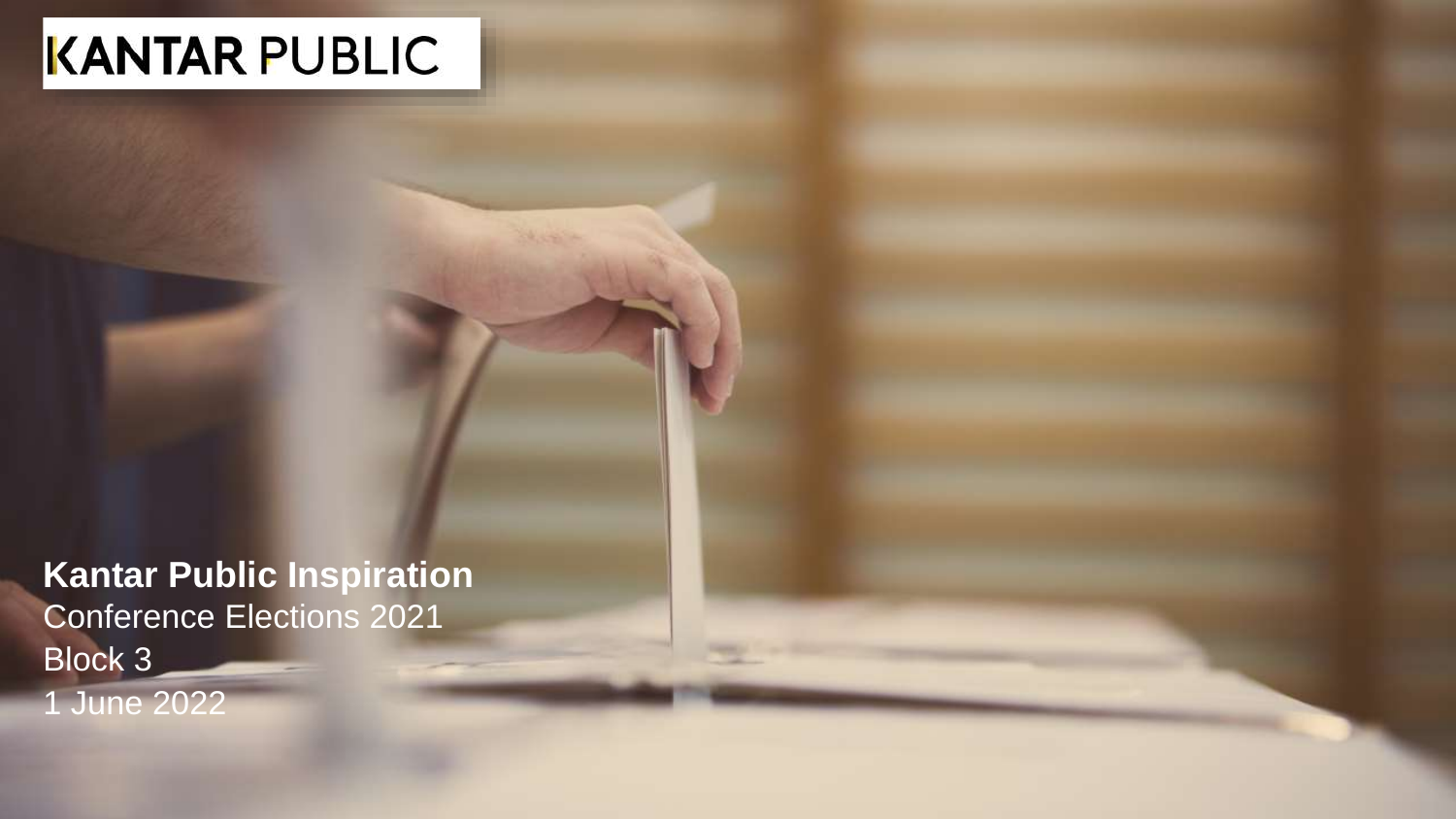#### **Kantar Public Election Team**



**Kantar Public Election Team is a global, international expert team** able to offer **independent, robust, tried and tested electoral research** solutions for upcoming elections across the world.

We have developed unique international expertise in analysing voting intentions and predicting the results of elections. We offer experience and a successful track record spanning electoral campaigns across Europe, Asia and the Americas.

We offer expertise at each stage of the electoral cycle, including

- pre-election research and advisory
- voting intentions
- election night and exit polling
- projections (vote shares and seats)
- post-election research and analysis

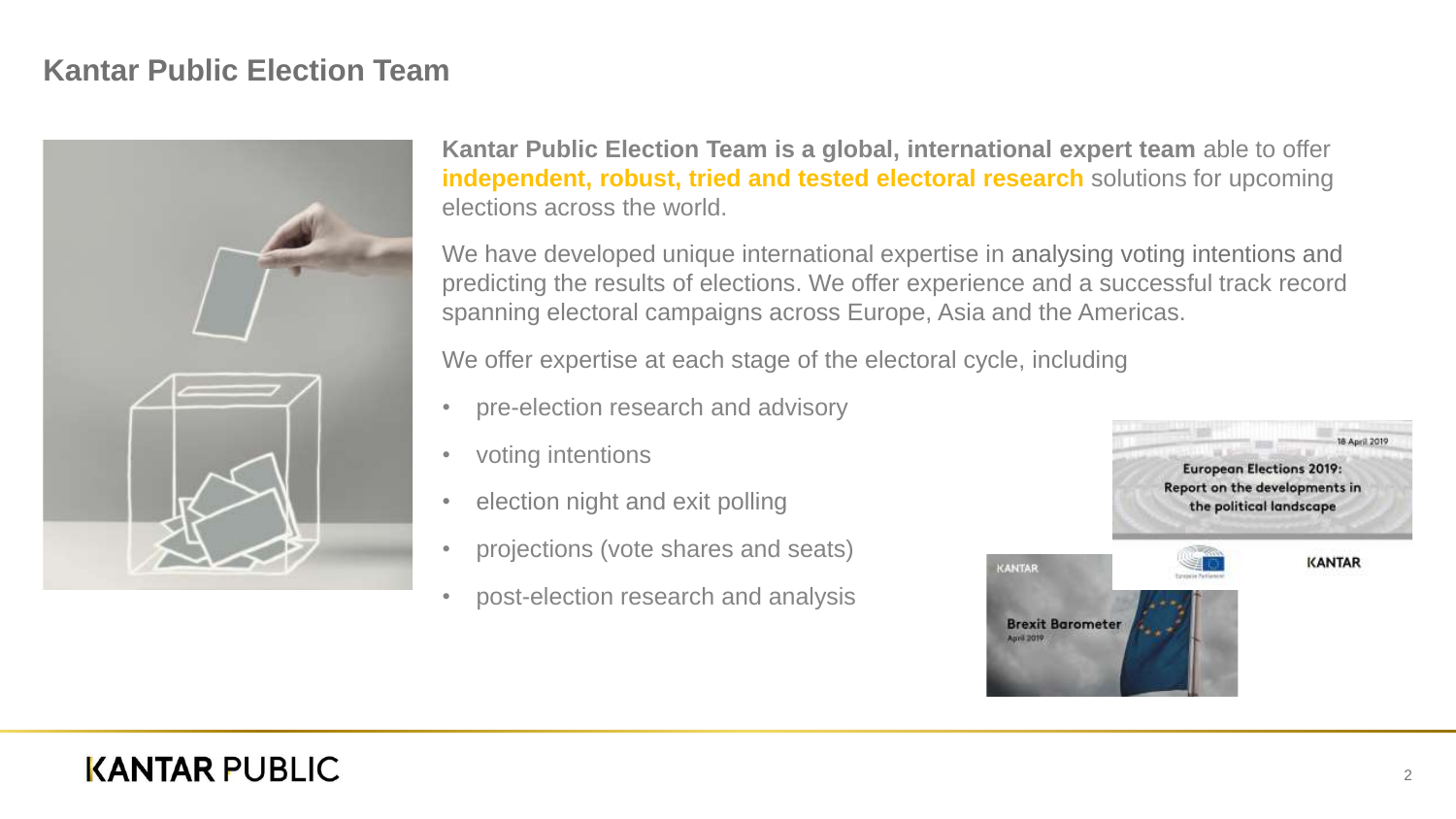#### **Le Centre Kantar Public sur l'Europe**

Kantar Public's pan-European think tank

# **KANTAR PUBLIC SL'EUR®PE**



How to reconcile citizens' concerns. duty of solidarity and the needs of migrants?



**The** *Centre Kantar Public sur L'Europe* **brings together a pan-European team of researchers with expertise in political and opinion polling, social and economic trends and migration.**

With a team of researchers drawn from Kantar Public teams in Germany, France, UK, Poland, the Netherlands, Belgium and Sweden, the Centre will offer insight into and analysis of public opinion and political change across Europe and its member countries. It provides resources for journalists and researchers worldwide, through its programme of publications.

The Centre aims to contribute to the quality of public debate through Kantar's analysis and knowledge of public opinion and political change in Europe and its member countries.

Find more information and our latest thought leadership on [our website.](http://www.kantar.com/public/our-thinking/le-centre-kantar-sur-le-future-de-l-europe/european-elections-2019)

November 7th, Brussels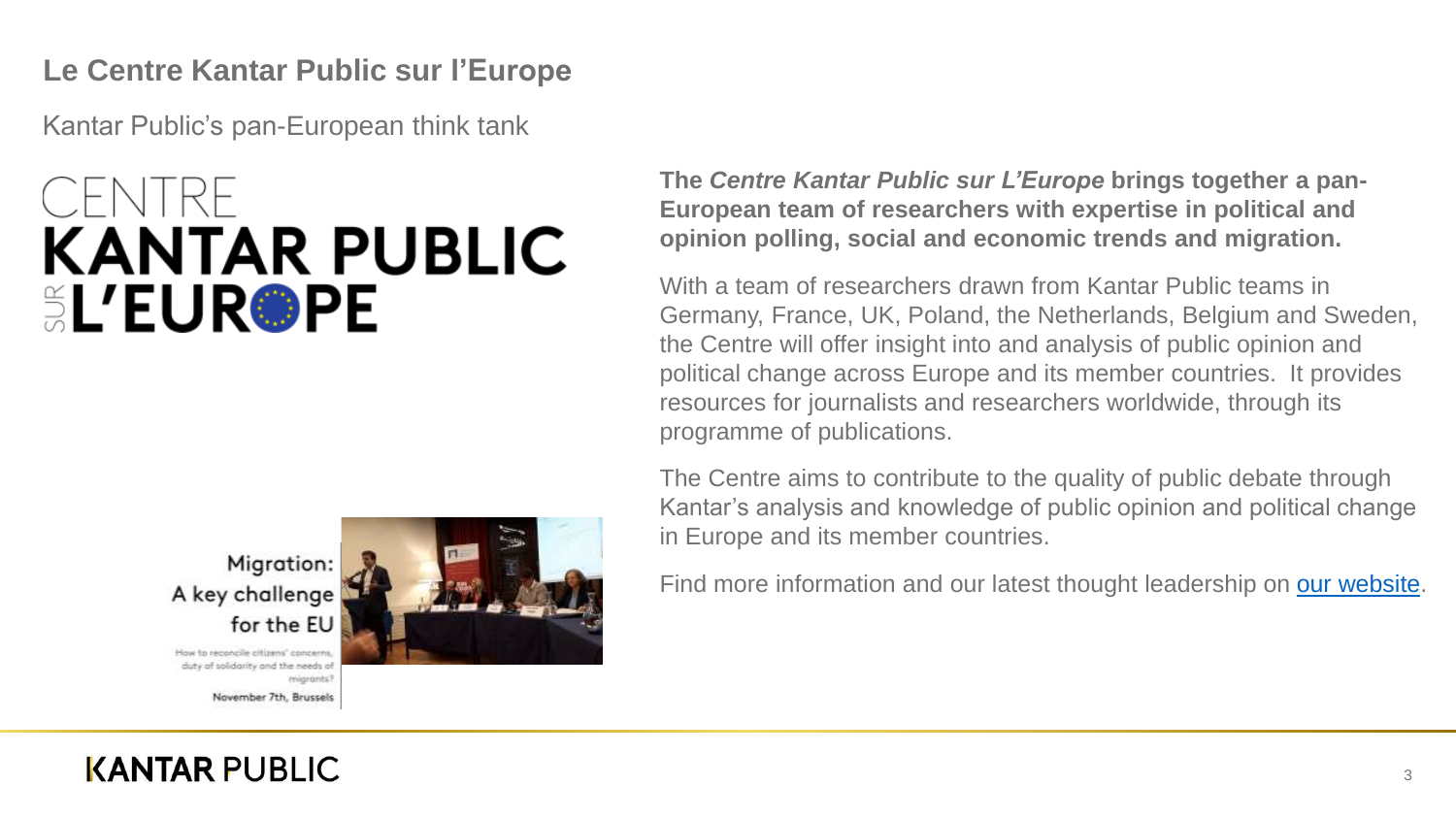# Projections of the results at the closure of polling stations

1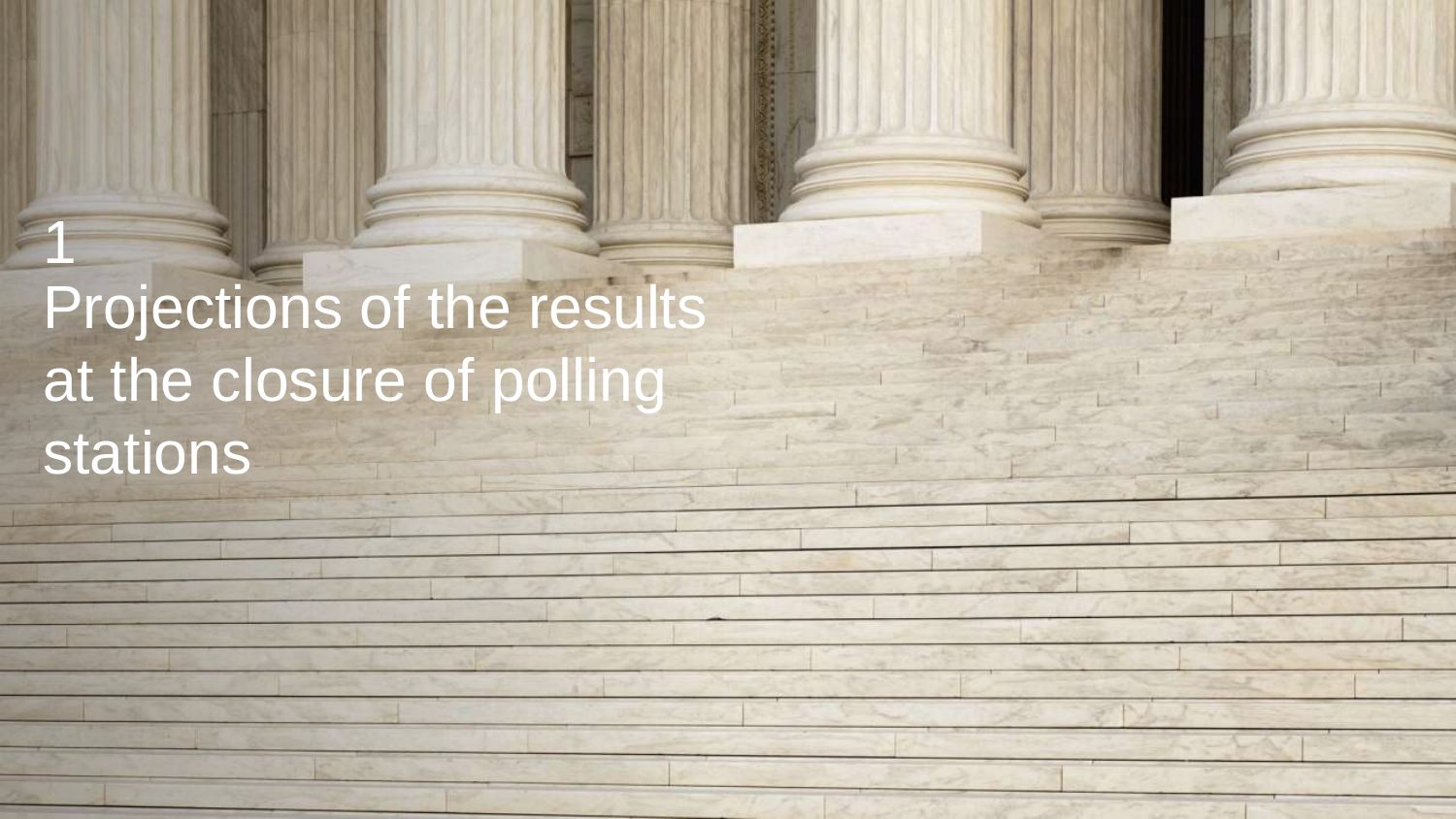Infratest dimap has been conducted exit polls for the ARD on federal and regional elections for decades

- Exit polls are conducted during the day of the elections to provide a first estimate of the results at the closure of the polling stations
- This is a widespread methodology to provide an accurate estimate before official results but it is a rather expensive exercise and therefore is not used in every country in the world for elections
- Exit polls are different from polls conducted during the day. The sample interviewed is much bigger and is based on actual voters as people are interviewed at the exit of polling stations
- The sampling design ensures that precincts selected for the exit poll are representative of the overall results based on past elections
- Our team based in Berlin has been conducted exit polls for the one of the main TV channels in Germany – the ARD

# infratest dimap

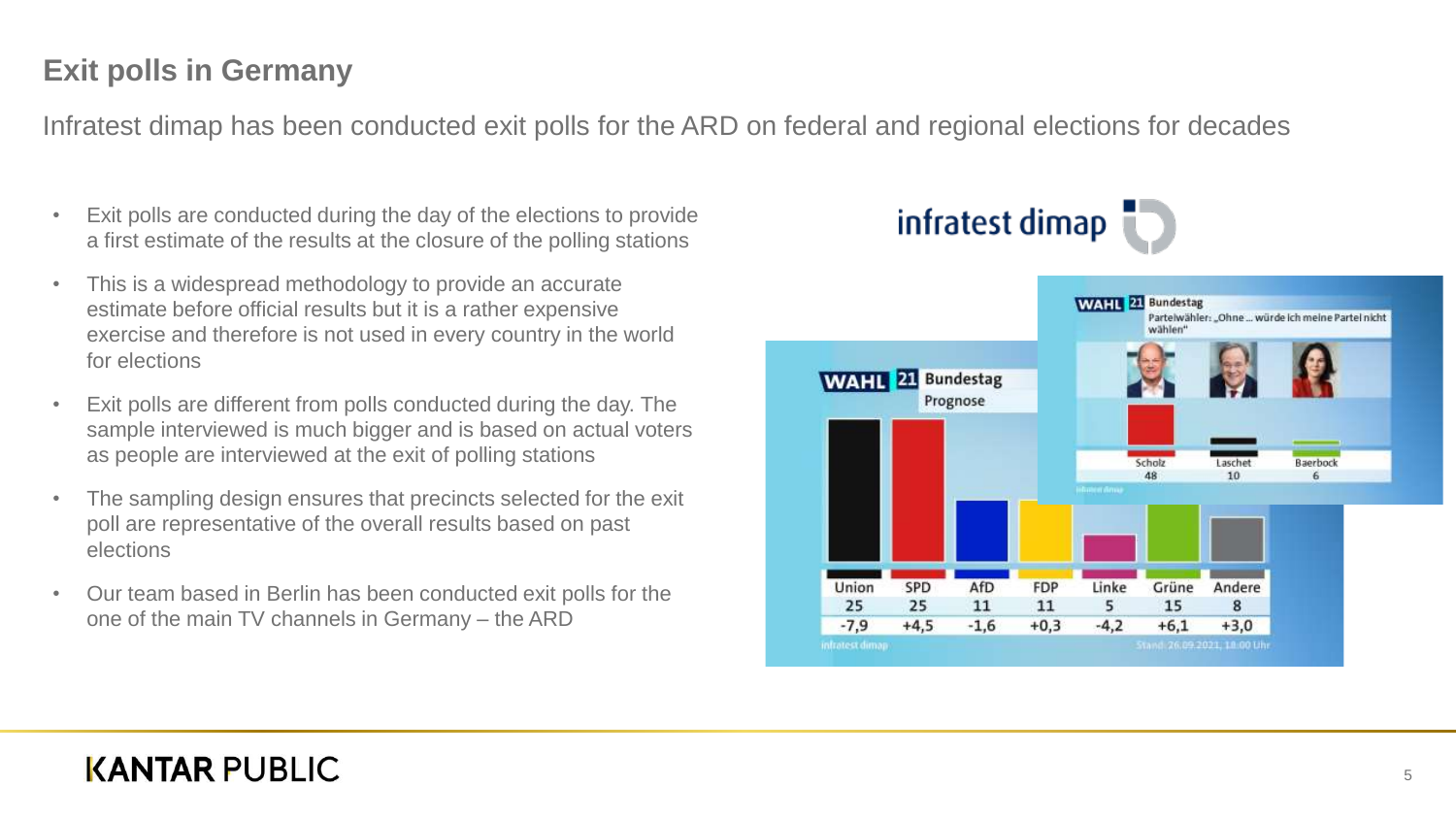More than 70,000 people who voted took part in 2021 Exit polls conducted by Infratest Dimap

- Last exit polls for federal elections were conducted on 26 September 2021
- 560 Sampling points = 560 polling stations (selected based on past vote)
- Self-administerd Questionnare (Paper & Pencil) = still the most reliable way of collecting data for exit polls
- 72,250 Interviews, including 11,000 with additional questions about Preference of Coalitions ect.
- Around 70% of the voters fill out the questionnaire
- These information are then modelled and provide the basis of the 8PM projection published with a huge set of charts and visuals

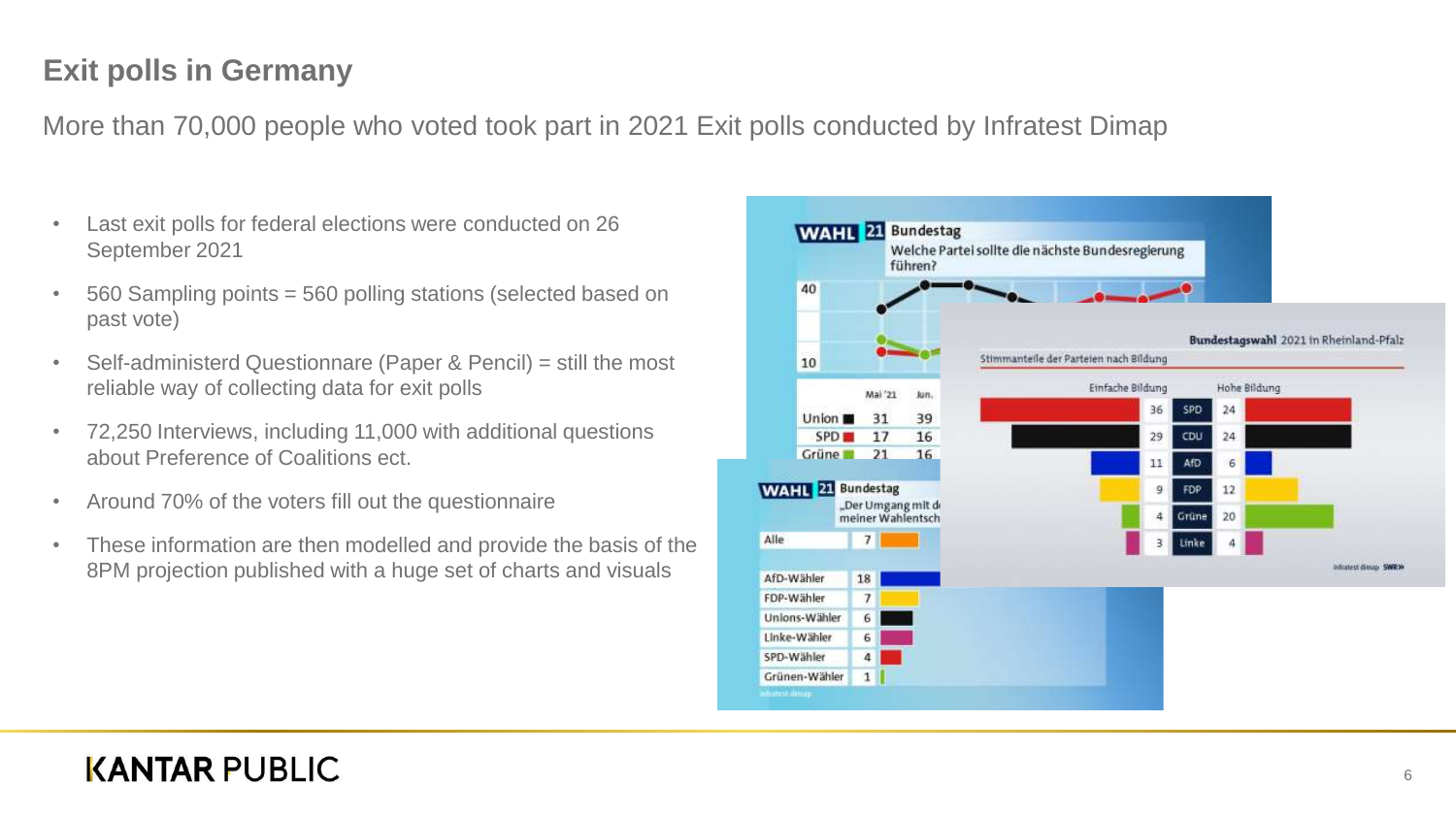#### The COVID-19 crisis boosted postal voting

- Postal voting went from 28.6% in 2017 to 47.3% in 2021 as a direct effect of the COVID-19 crisis.
- It is a real challenge for exit poll and our researchers in Germany had to increase the second sample of postal precincts to collect the results from these during the evening. The number of these sample points was risen from 60 to 140
- There are regional differences in postal voting

| WK=Electoral<br><b>District</b> | Name                     | Proportion of postal<br>votes |
|---------------------------------|--------------------------|-------------------------------|
|                                 | 156 Bautzen I in Saxony  | 26%                           |
|                                 | 227 Deggendorf in Bayern | 70%                           |

But also on political party vote

**KANTAR PUBLIC** 

| Voting on<br>Postal voting election day |       |  |
|-----------------------------------------|-------|--|
| 18,8%                                   | 19,0% |  |
| 7,0%                                    | 3,5%  |  |
| 25,9%                                   | 25,6% |  |
| 6,7%                                    | 13,6% |  |
| 11,5%                                   | 11,4% |  |
| 4,5%                                    | 5,3%  |  |
| 16,7%                                   | 13,0% |  |
| 8,9%                                    | 8,6%  |  |
|                                         |       |  |



## **General** elections 2021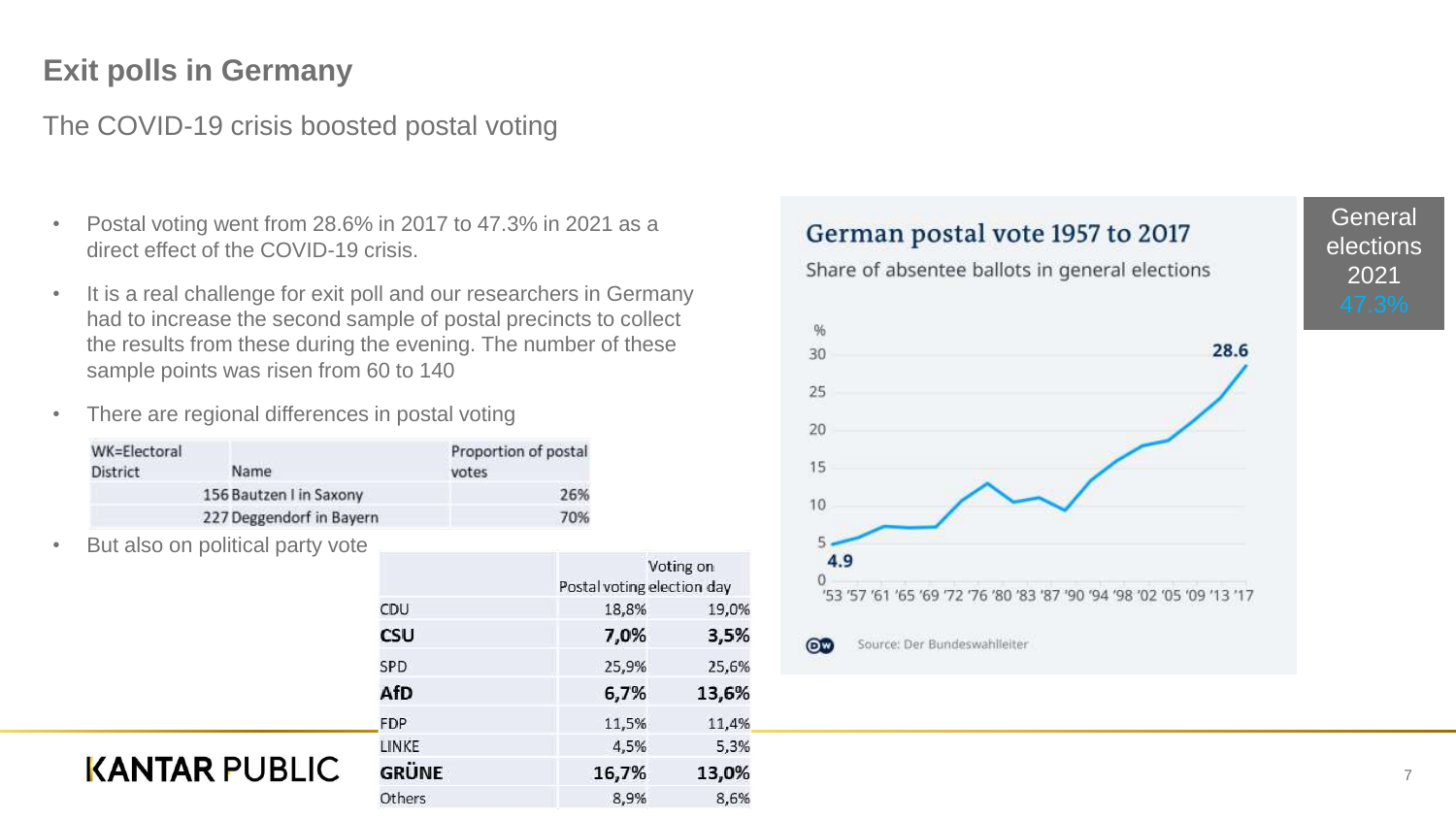Comparison infratest dimap with the Representative Electoral Statistics of the Federal Statistical Office



#### **Legend:**

Colours = exit polls results Infratest Dimap

Grey = official results (four months after the elections)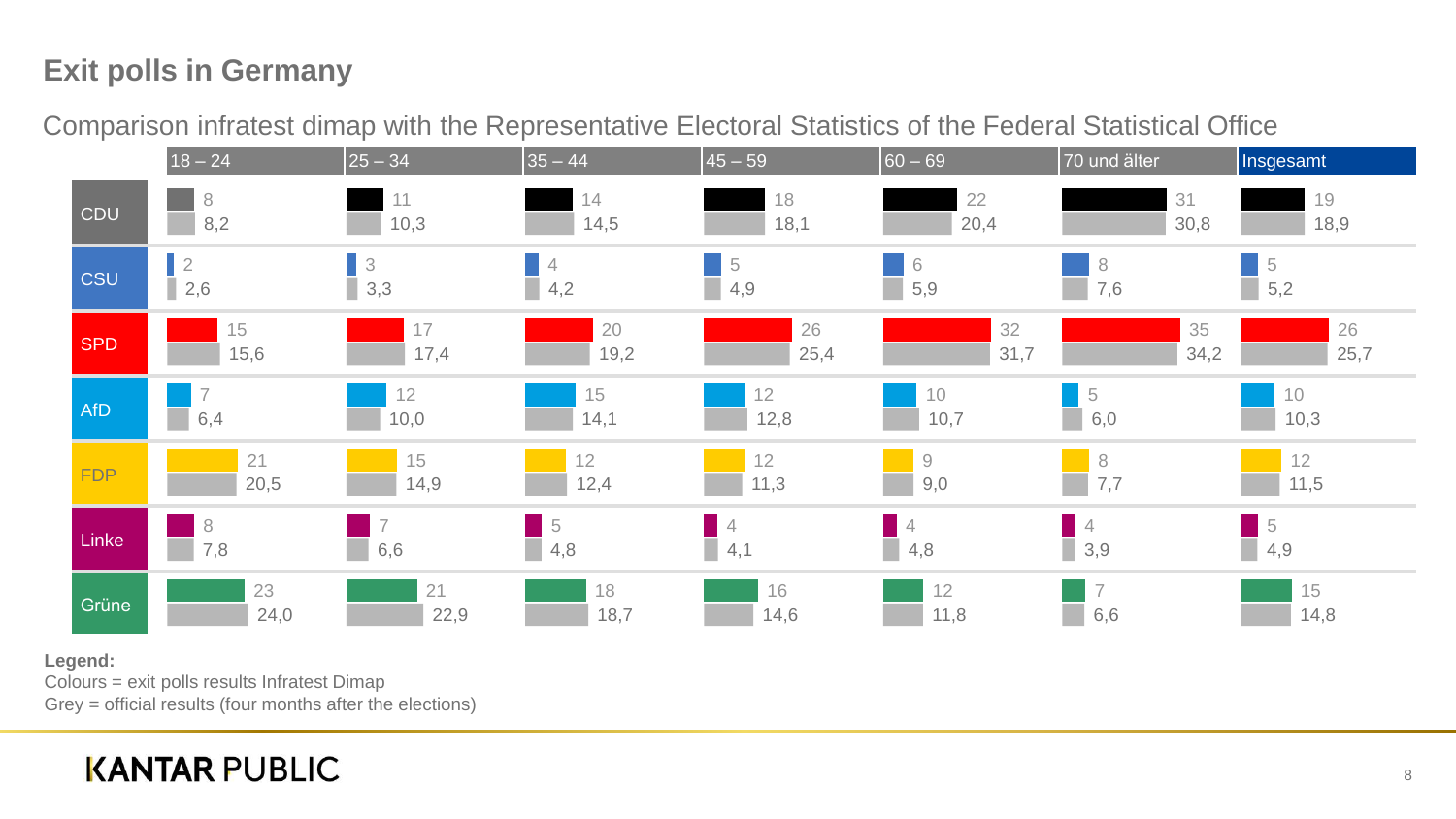#### **Estimations in France**

An alternative to exit polls used mostly in France

- Estimations are based on "real votes" and therefore they are only possible when there are different times for the closure of polling stations in a country
- It is used in France as a very accurate methodology (as based on real ballots and not dependent on declarative vote) and a less expensive methodology to provide a reliable estimate of the results at the closure of the last polling stations (8PM)
- It is possible in France as polling stations close earlier in rural/town (6PM -7PM). Only big cities close their polling stations at 8PM
- One of the challenge is to take into account the difference of votes in big cities compared to other parts of the country (see what happened with Melenchon who came third at the Presidential election 2022)
- As for exit polls, the sampling is done based on a representative sample of the polling stations in the country based on past vote

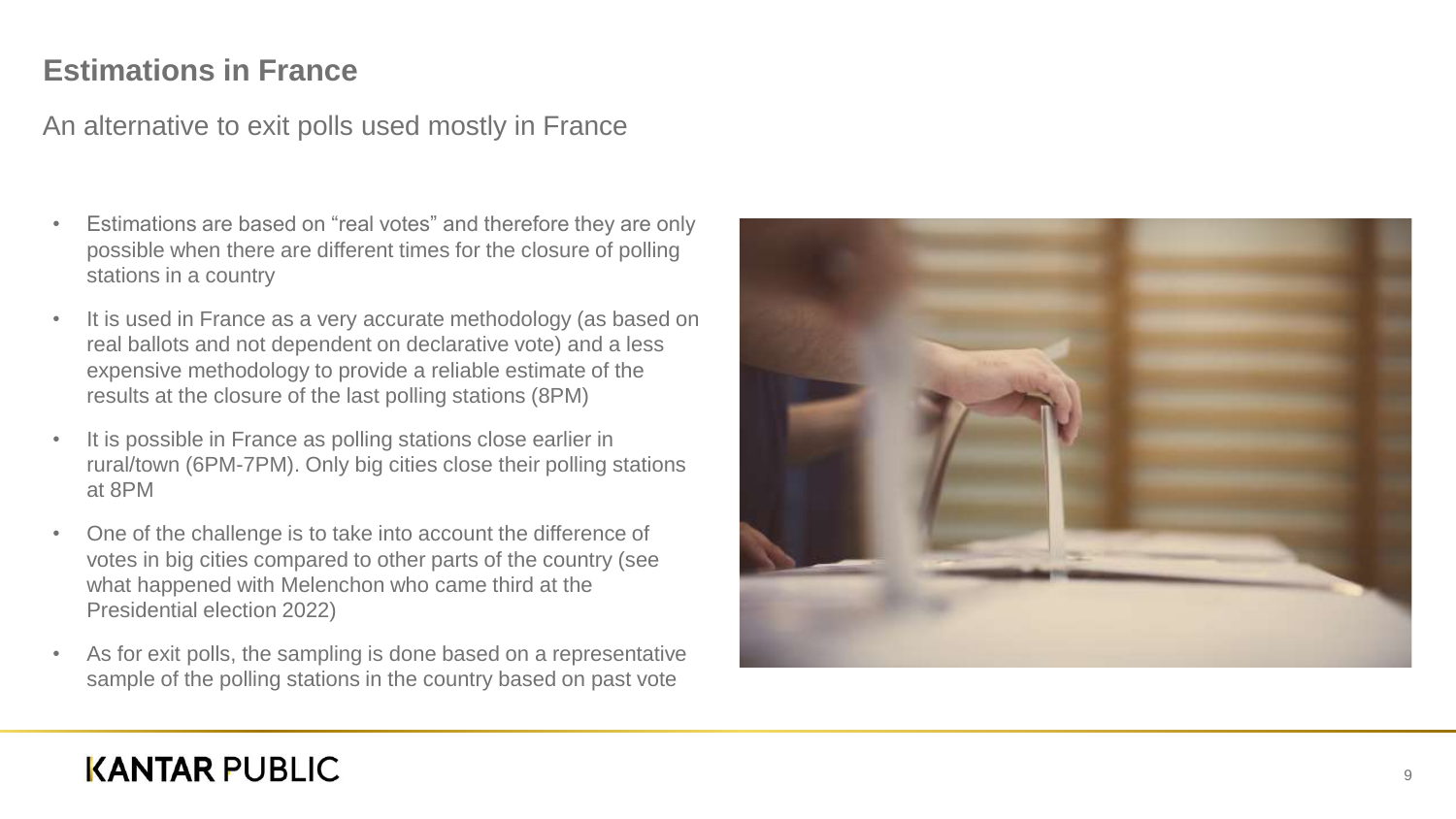#### **Estimations in France**

A methodology based on counting of actual votes

- The polling stations are selected based on past vote. The combinations of the votes in these polling stations
- An interviewer is working at each polling stations selected
- At 5:30 PM, the interviewers send turnout figures of the polling stations to the central team = used for a first official turnout estimate published at 6:15 PM
- At 6:15 PM, the interviewers send the results of the first 200 ballot counted = 6.45 PM first national projections of the results is done. This will be refined during the night
- At 7PM, the interview provide the final counts at their polling stations
- At 8PM, the first estimate of the results is published
- The estimation is refined until 10-11PM

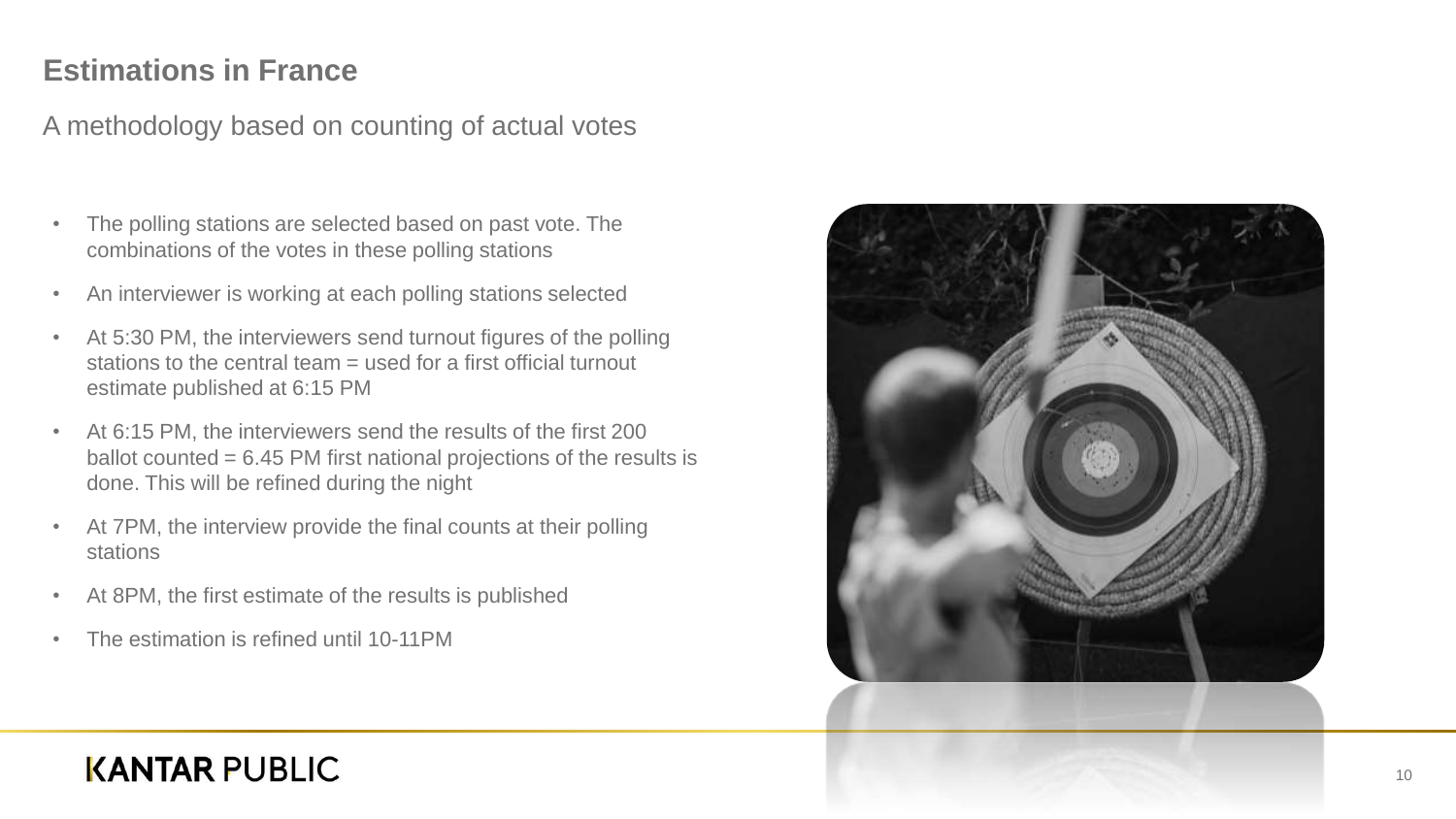#### **Estimations in France**

A reliable methodology which provide estimates that are close to the actual results

| <b>Candidates</b> | <b>Estimation at 8PM</b> | <b>Results</b> |
|-------------------|--------------------------|----------------|
| E. Macron         | 28.6%                    | 27.85%         |
| M. Le Pen         | 23.9%                    | 23.15%         |
| J-L. Melenchon    | 20.1%                    | 21.95%         |
| E. Zemmour        | 7.0%                     | 7.07%          |
| V. Pécresse       | 4.7%                     | 4.78%          |
| Y. Jadot          | 4.8%                     | 4.63%          |
| J. Lassale        | 3.3%                     | 3.13%          |

*Only the top 7 candidates are listed here*

*There were several estimations published on that night. Here we used the one produced by Ifop-Fiducial for TF1 and LCI at 8 PM*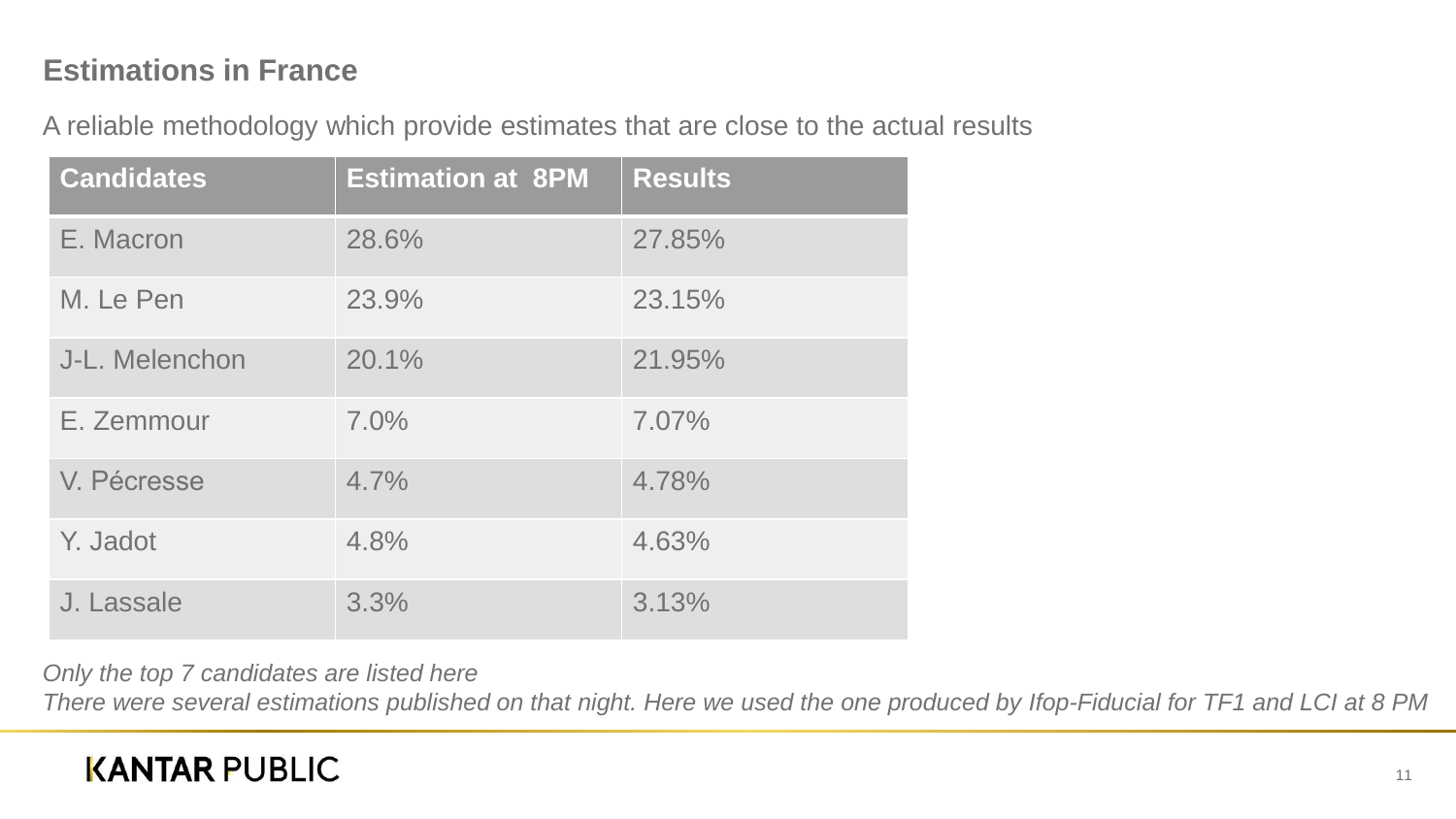# Innovative methods for pre-election surveys 2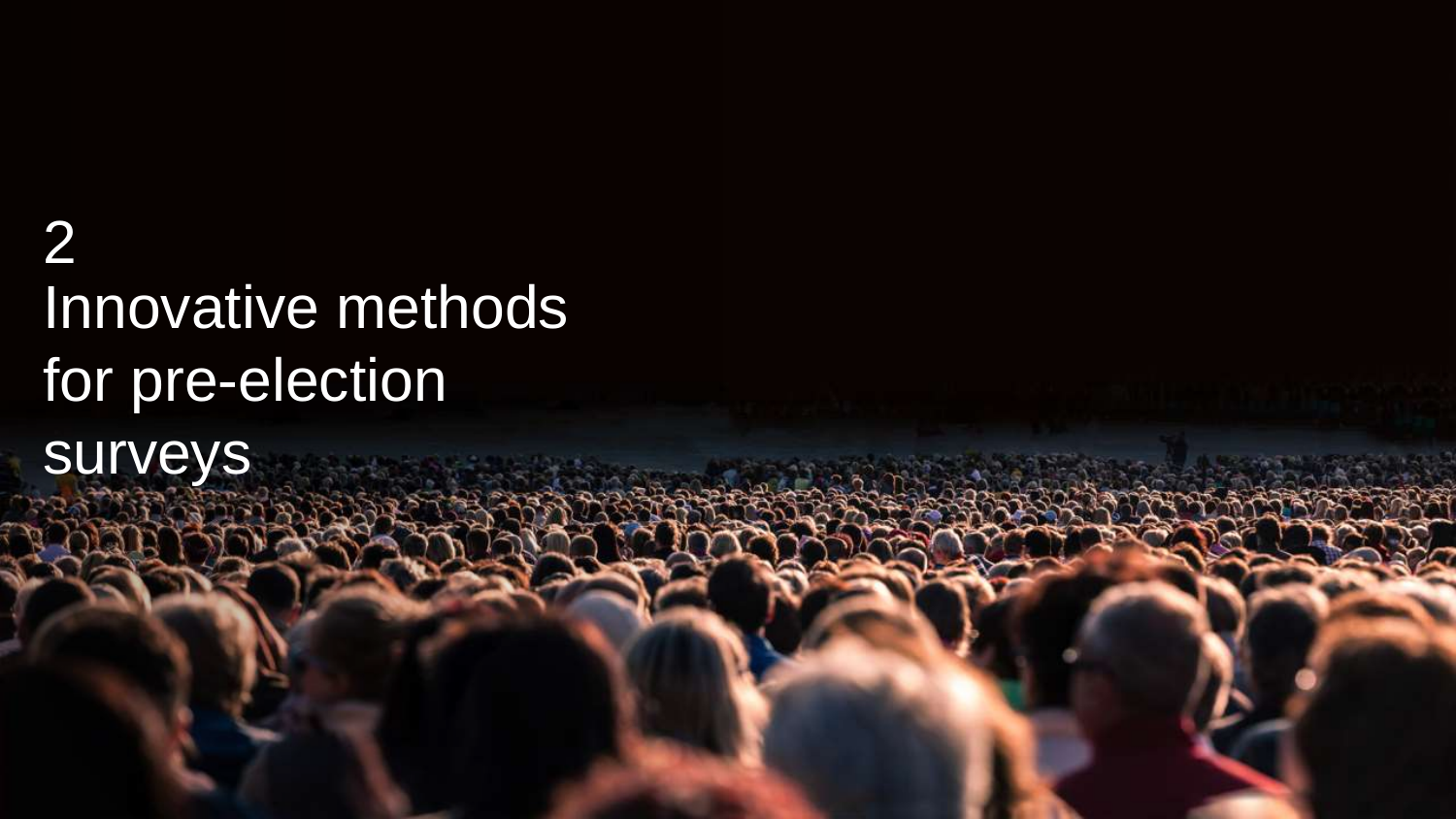# **The 2022 1st round election results compared to 2017**

First Round Results – Presidential Election 2017 and 2022



#### **KANTAR PUBLIC** Source: Ministry of the Interieur. Results rounded to 1decimal place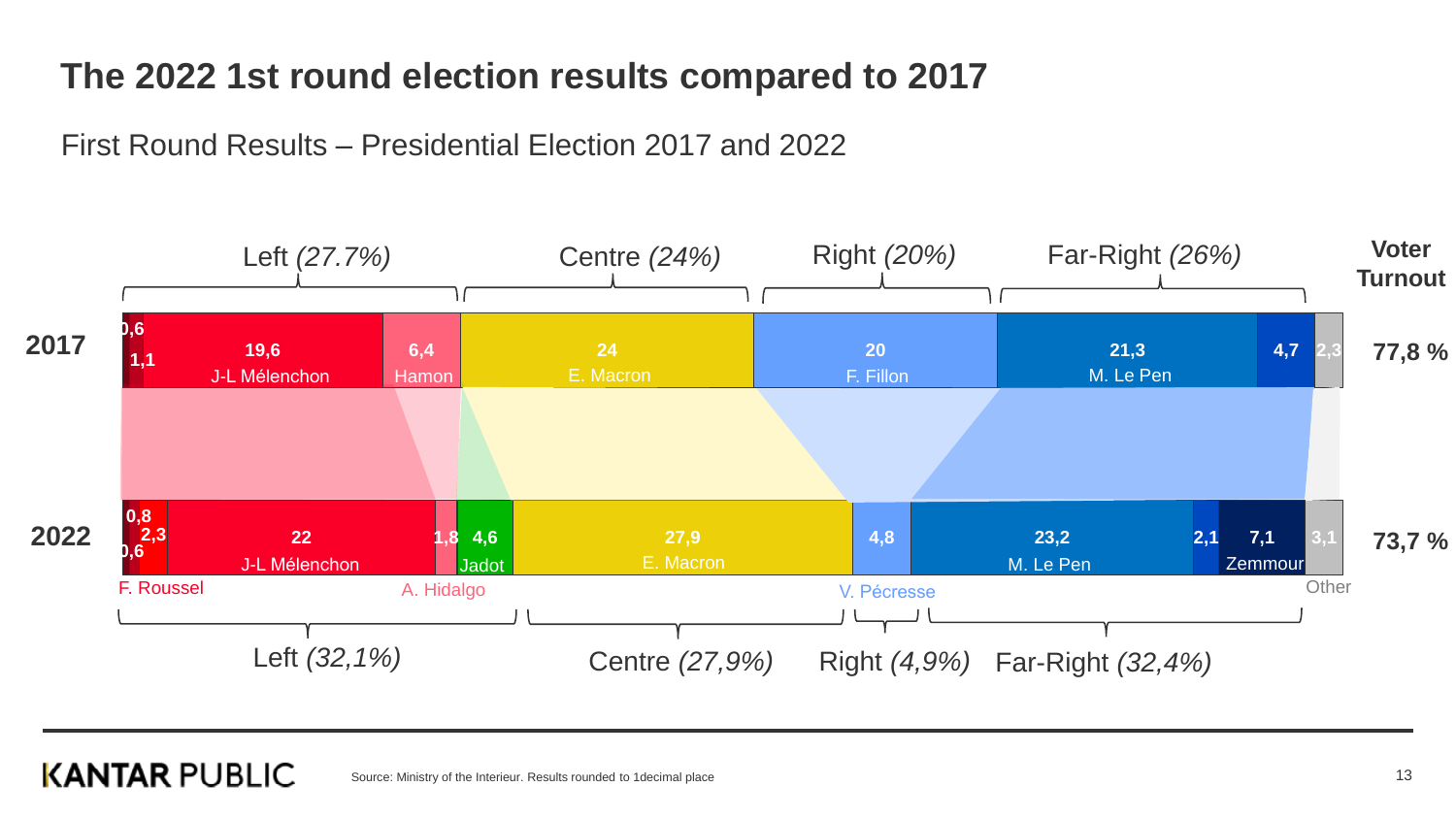#### **The potential electorate of the main candidates**



*Base : Ensemble*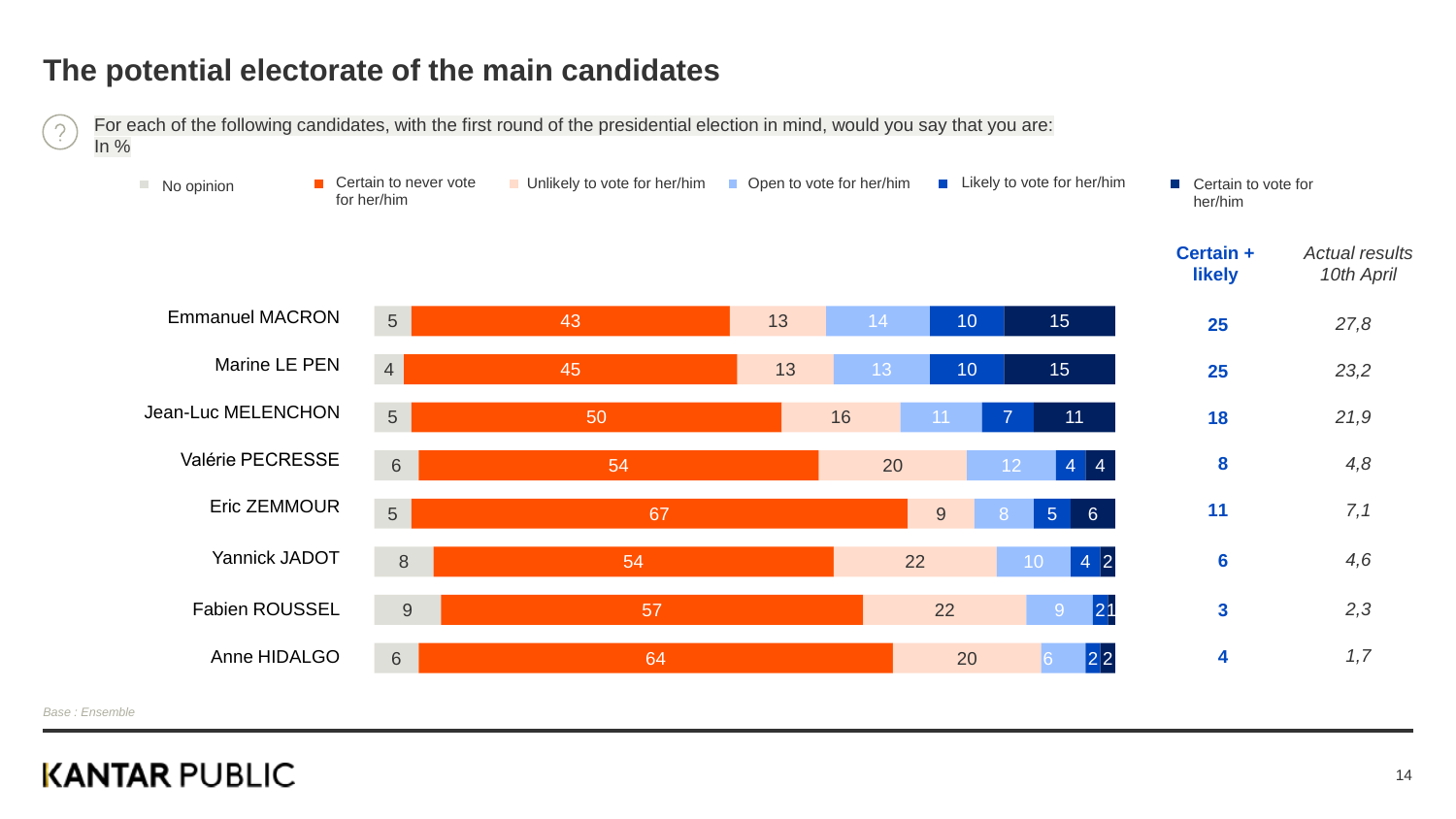# **Analysing the core electorates**

Based upon the results of the question of potential electorates, a statistical analysis has made it possible to group together respondents who gave similar answers. This allows us to **identify several electoral groups with similar traits.** 



Reading key: 18% of respondents, all on the electoral register, currently indicate that they are highly likely to vote for Emmanuel Macron and very unlikely to vote for the other candidates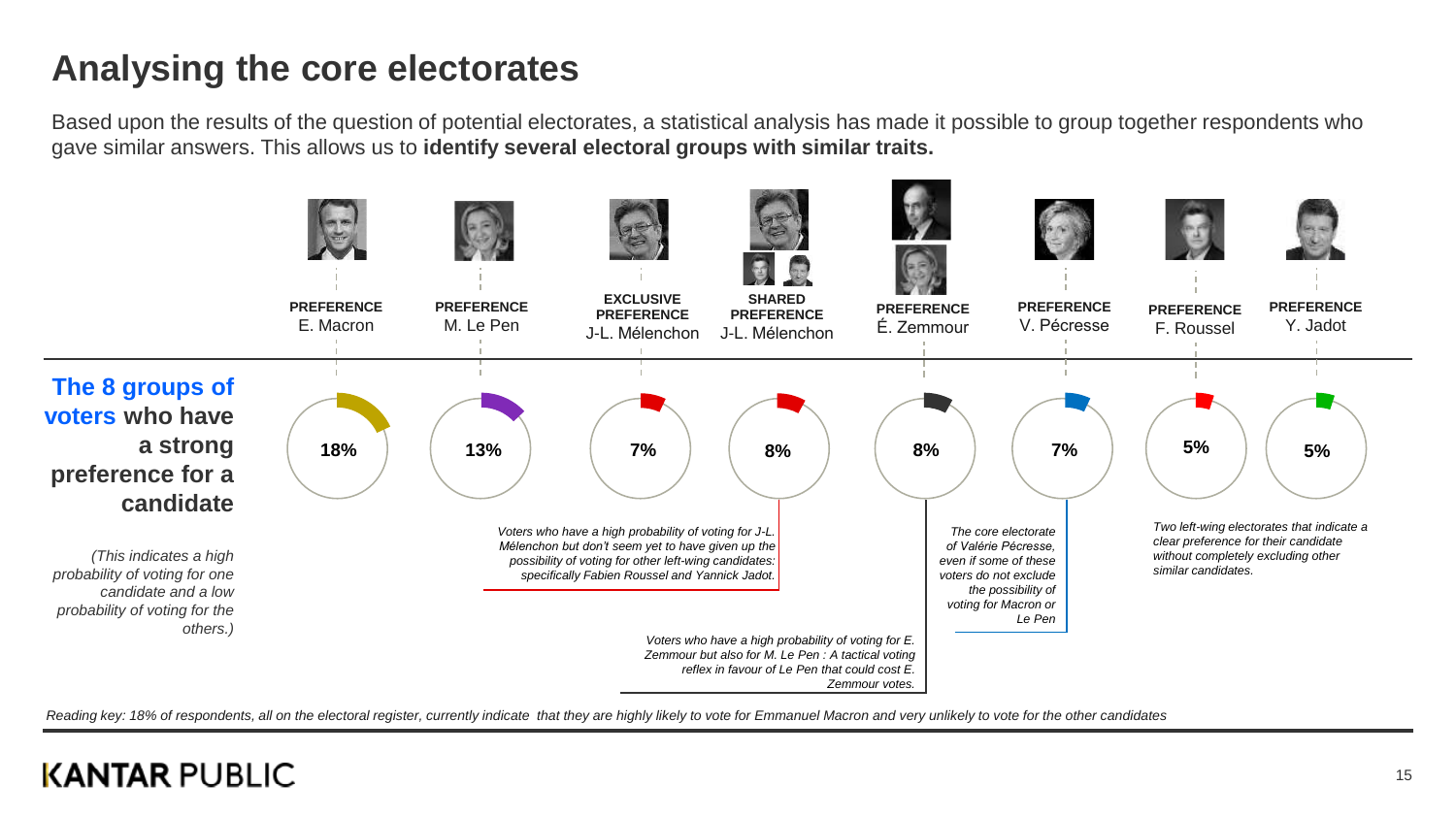## **Analysing the electoral base**



*+ non-voters or other candidates (8% indicate a weak or zero probability of voting for any of the tested candidates)*

*Reading key: 5% of respondents, all on the electoral register, currently indicate that they are highly or quite likely to vote for Le Pen and Emmanuel Macron*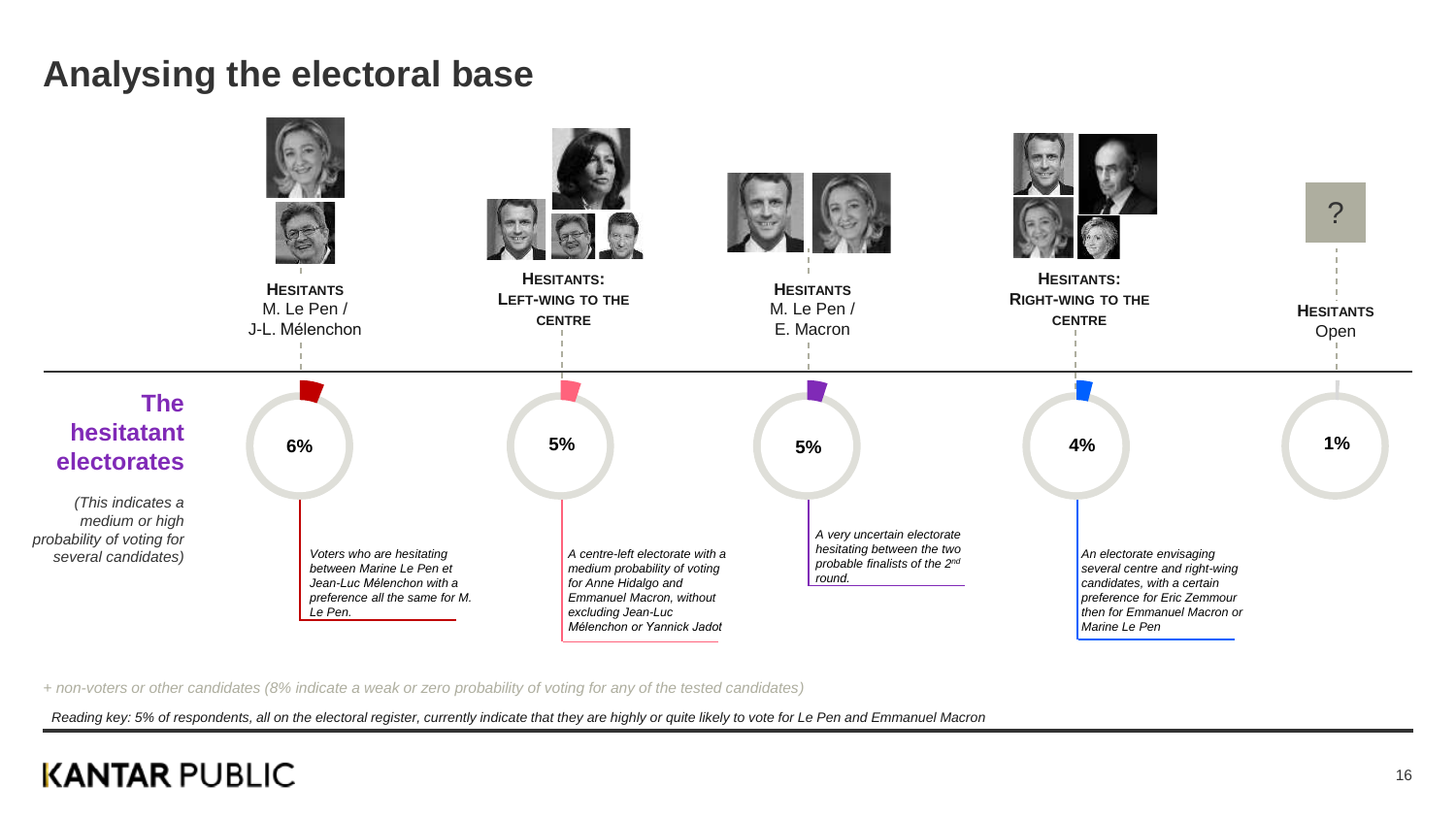# **Intuitive Associations: Used to measure the perceptions of the candidates**

A reaction time technique – it isolates one's instant impression of a candidate

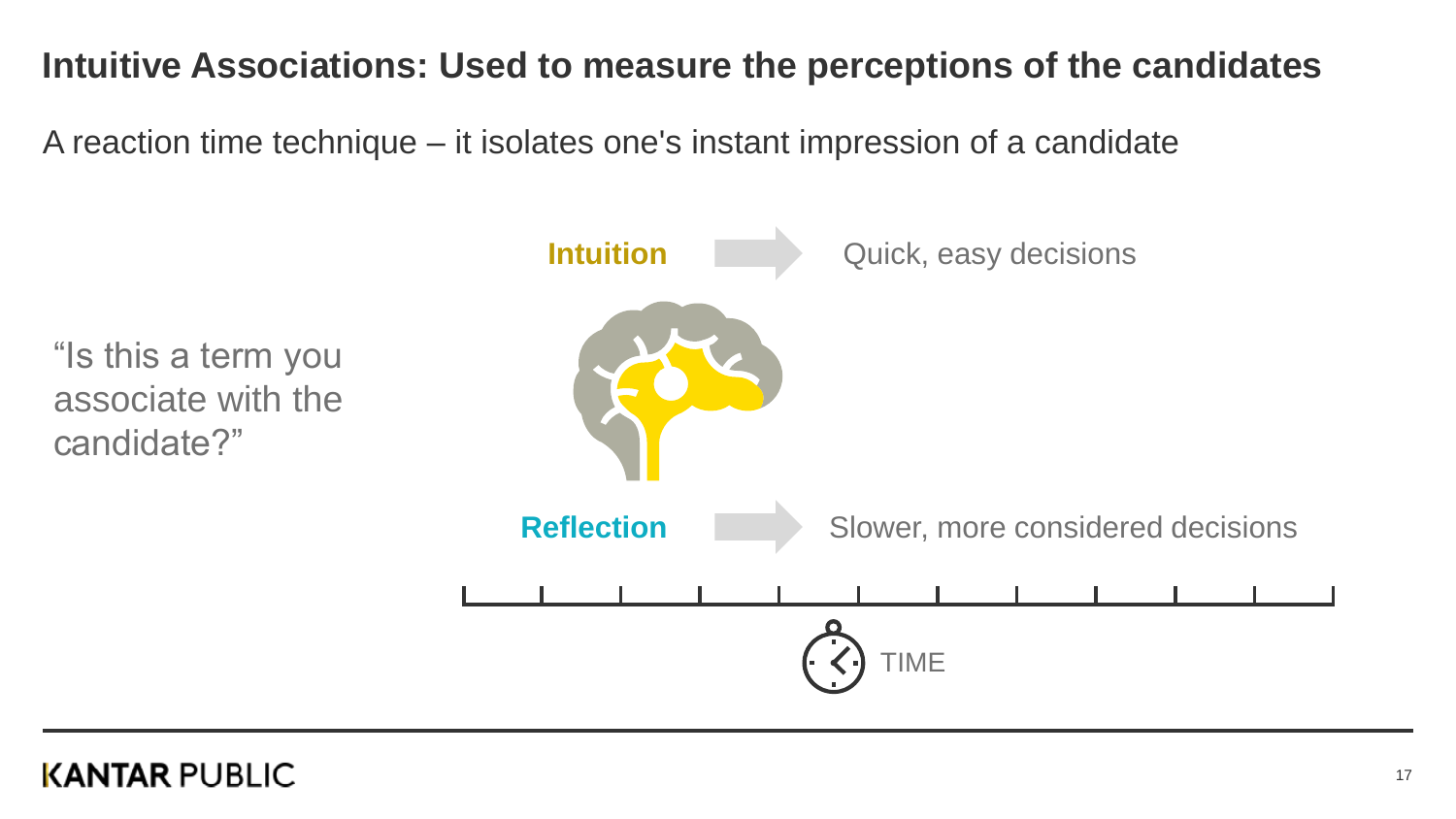# **Reaction time techniques are better suited for measuring emotions**

The speed of processing emotions is faster than rational processing

**Strength of Intuitive Associations & Emotional Connection**

*Question administered* 

**We ask:**  Is this a term you associate with Macron?



Press **A** for **Yes** Press **L** for **No**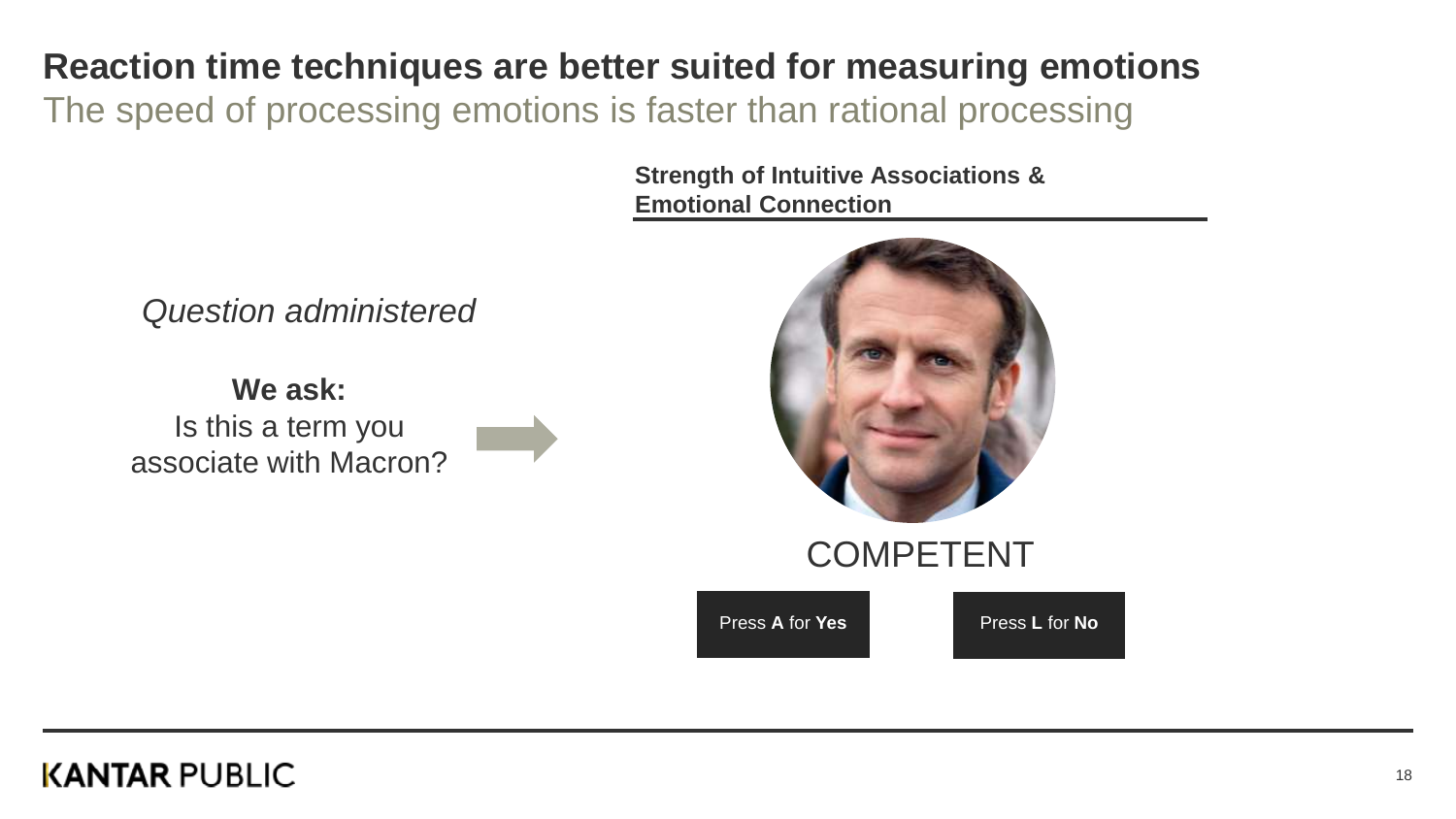# **Quadrants allow us to compare Intuitive vs. Considered Associations**

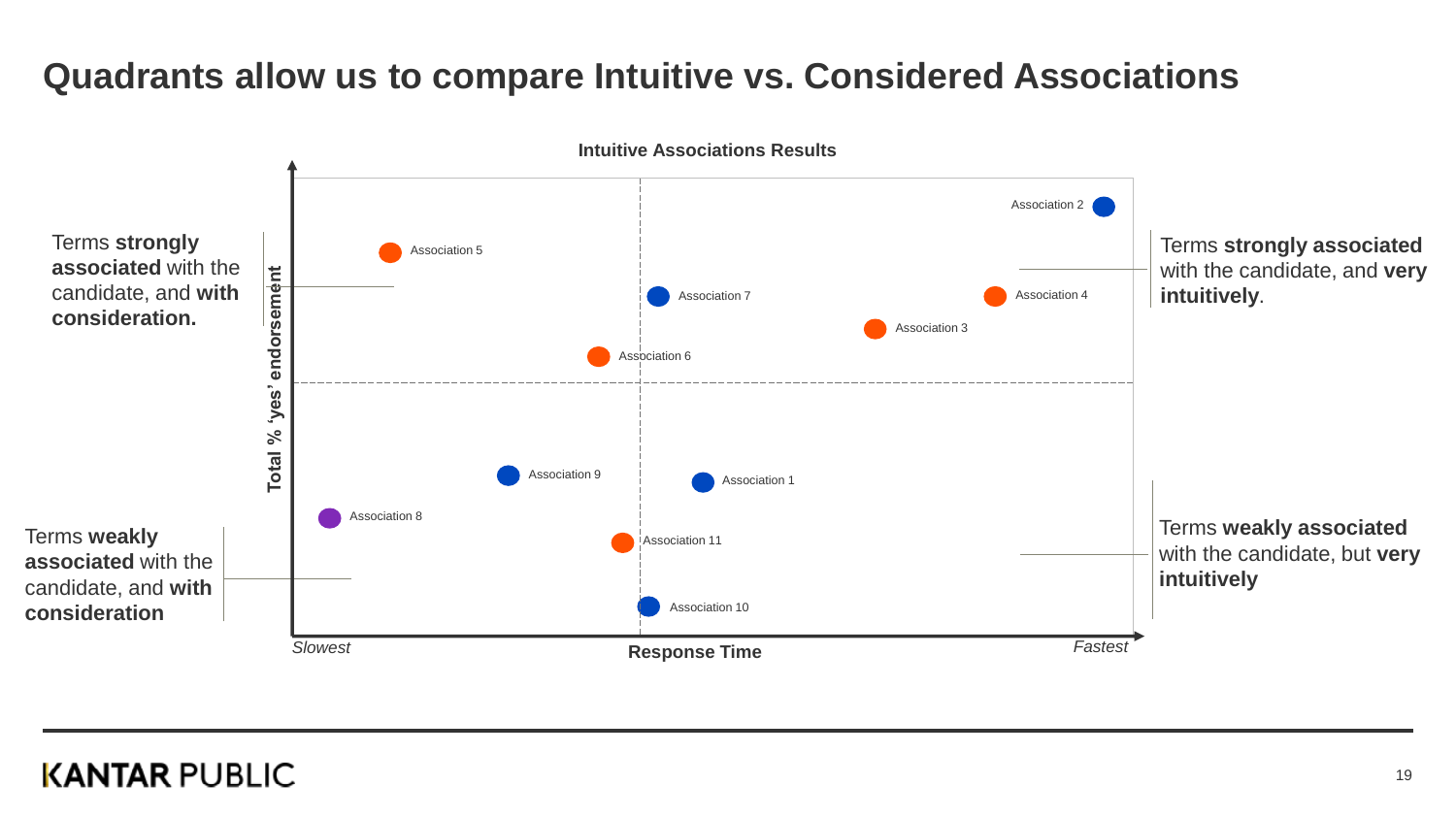# **Positive intuitive associations : intelligent for Macron, courageous for Le Pen**



*Note for the reader: the higher the trait on the graph, the higher the % of respondents who think it applies to the candidate. The further to the the right the trait is on the graph, the quicker the respondents attrbuted it to the candidate.*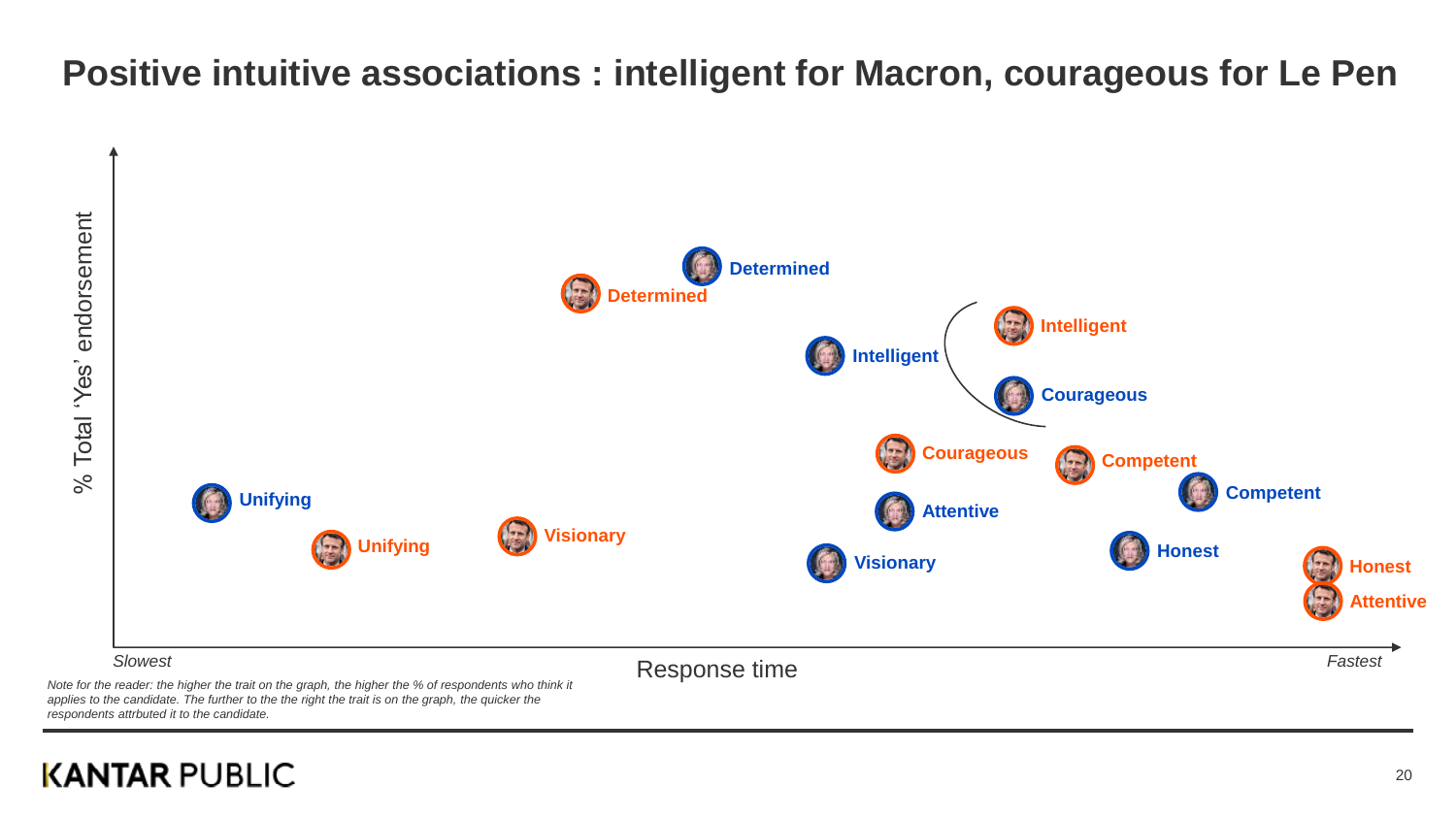# **Negative intuitive associations : A little humility wouldn't go amiss…**